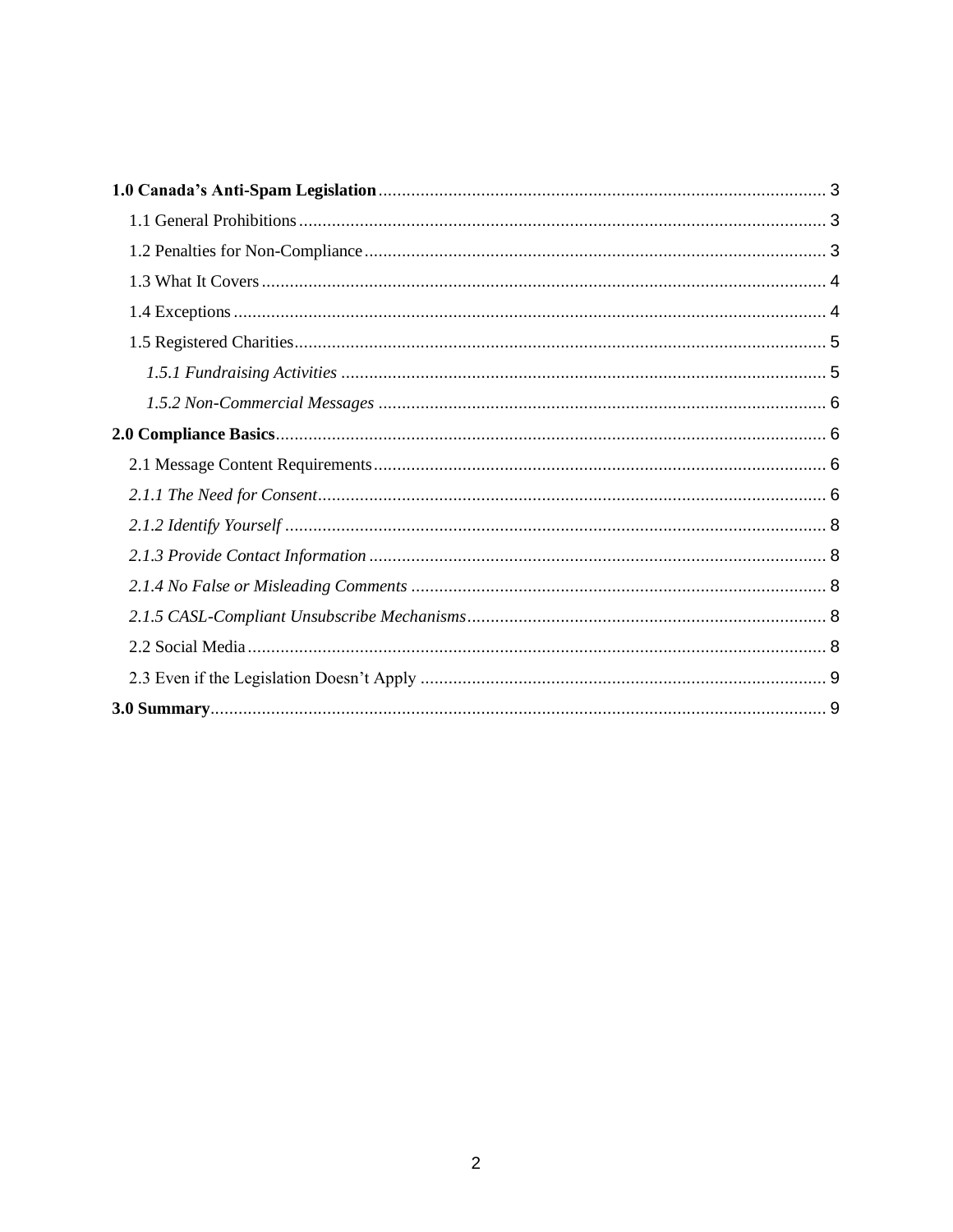# <span id="page-2-0"></span>**1.0 Canada's Anti-Spam Legislation**

Canada's Anti-Spam Legislation<sup>1</sup> ('CASL') as it is colloquially known (formally: "An Act to promote the efficiency and adaptability of the Canadian economy by regulating certain activities that discourage reliance on electronic means of carrying out commercial activities, and to amend…") is intended to reduce unwanted commercial messages being sent to Canadians. The legislation only applies to messages sent and received within Canada.

The legislation is cumbersome, has numerous exemptions and has a phased implementation. Penalties for noncompliance however can be high, thus adherence to the legislation is important for any Canadian organization.

# <span id="page-2-1"></span>**1.1 General Prohibitions**

CASL applies to all senders of commercial messages, whether personal or corporate. Under the new legislation, senders cannot send (or cause or permit to be sent) a commercial electronic message to an electronic address unless:

**(a)** the person to whom the message is sent has consented to receiving it (whether the consent is express or implied); and

**(b)** the message complies with the requirements for message content for commercial electronic messages under CASL (outlined in the Compliance Basics section of this document, below).<sup>2</sup>

# <span id="page-2-2"></span>**1.2 Penalties for Non-Compliance**

Persons who violate Canada's Anti-Spam Legislation can be liable to maximum penalties up to \$1,000,000 per individual and \$10,000,000 per organization.<sup>3</sup>

The amount of the penalty will depend on a variety of factors, such as the nature and scope of the violation, the person's history and finances, and benefits obtained from the violation.<sup>4</sup> The Canadian Radio-television and Telecommunications Commission (CRTC) is the authority responsible for enforcement of CASL. The CRTC has noted that they emphasize education and compliance as opposed to punishment.<sup>5</sup>

<sup>&</sup>lt;sup>1</sup> Canadian Anti-Spam Legislation, SC 2010, c 23.<http://laws-lois.justice.gc.ca/eng/acts/E-1.6/FullText.html>

<sup>2</sup> *Canadian Anti-Spam Legislation*, SC 2010, c 23, s6(1)[. http://laws-lois.justice.gc.ca/eng/acts/E-1.6/FullText.html](http://laws-lois.justice.gc.ca/eng/acts/E-1.6/FullText.html)

<sup>3</sup> *Canadian Anti-Spam Legislation,* SC 2010, c 23, s20(4).

<sup>4</sup> *Canadian Anti-Spam Legislation,* SC 2010, c 23, s20(3).

<sup>5</sup> Canadian Radio-television and Telecommunications Commission, "Frequently Asked Questions about Canada's Anti-Spam Legislation".<http://www.crtc.gc.ca/eng/com500/faq500.htm>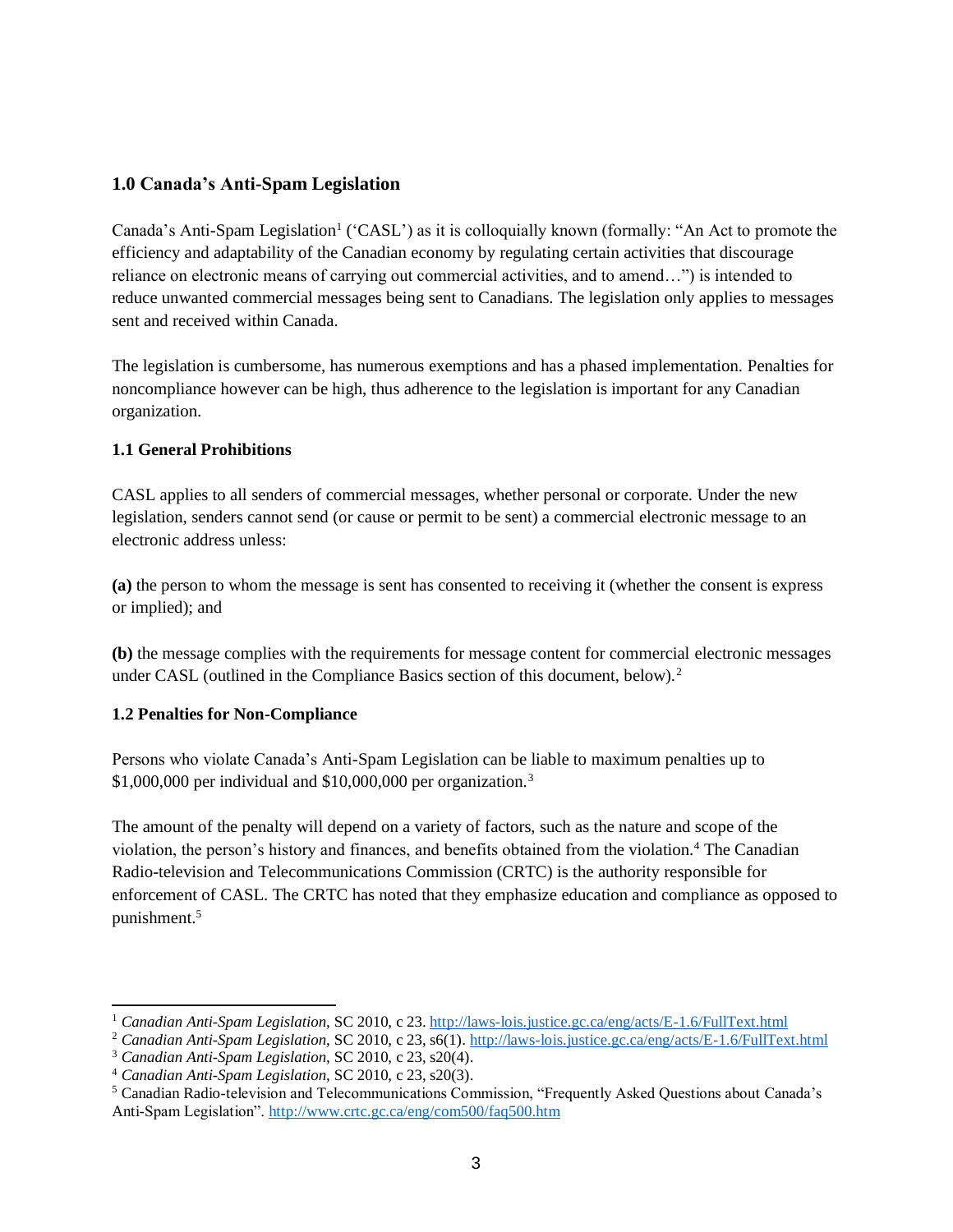## <span id="page-3-0"></span>**1.3 What It Covers**

### *"Commercial Electronic Messages"* (CEM)<sup>6</sup>

Under the Act, commercial electronic messages means messages sent by any means of telecommunication, including text, sound, voice, or image. For clarity, this means phones, texting, emailing, social media (in some circumstances), etc. Further, the CASL requirements do not apply unless a commercial transaction is involved or solicited.

But what is a commercial electronic message? The key is to determine if the action is intended to induce commercial activity. Some things to look for include:

- Message content
- Hyperlinks included in the message
- Contact information in the message<sup>7</sup>

For example, the simple inclusion of a logo, a hyperlink or contact information in an email signature does not necessarily make an email a commercial electronic message. Conversely, a tagline in a message that promotes a product that encourages the recipient to purchase that product would make the message a commercial electronic message.<sup>8</sup>

## <span id="page-3-1"></span>**1.4 Exceptions**

There are several exceptions in Canada's Anti-Spam Legislation for when messages can be sent without consent. These include:<sup>9</sup>

- **1.** CEM sent to personal or family relations
- **2.** Inquiries relating to a recipient's commercial activity
- **3.** CEM providing requested service/product quotes
- **4.** CEM continuing a commercial transaction (that was previously agreed to)
- **5.** CEM providing product warranties, recalls, upgrades or similar information
- **6.** CEM dealing with ongoing subscriptions, memberships, or similar relationships
- **7.** CEM concerning an employment relationship

<sup>6</sup> *Canadian Anti-Spam Legislation,* SC 2010, c 23, s1(2)

<sup>7</sup> Canadian Radio-television and Communications Commission, "Frequently Asked Questions about Canada's Anti-Spam Legislation" (February 19, 2015), online:<http://www.crtc.gc.ca/eng/com500/faq500.htm>

<sup>8</sup> Canadian Radio-television and Communications Commission, "Frequently Asked Questions about Canada's AntiSpam Legislation" (February 19, 2015), online:<http://www.crtc.gc.ca/eng/com500/faq500.htm>

<sup>9</sup> *Canadian Anti-Spam Legislation,* SC 2010, c 23, s6.<http://laws-lois.justice.gc.ca/eng/acts/E-1.6/FullText.html>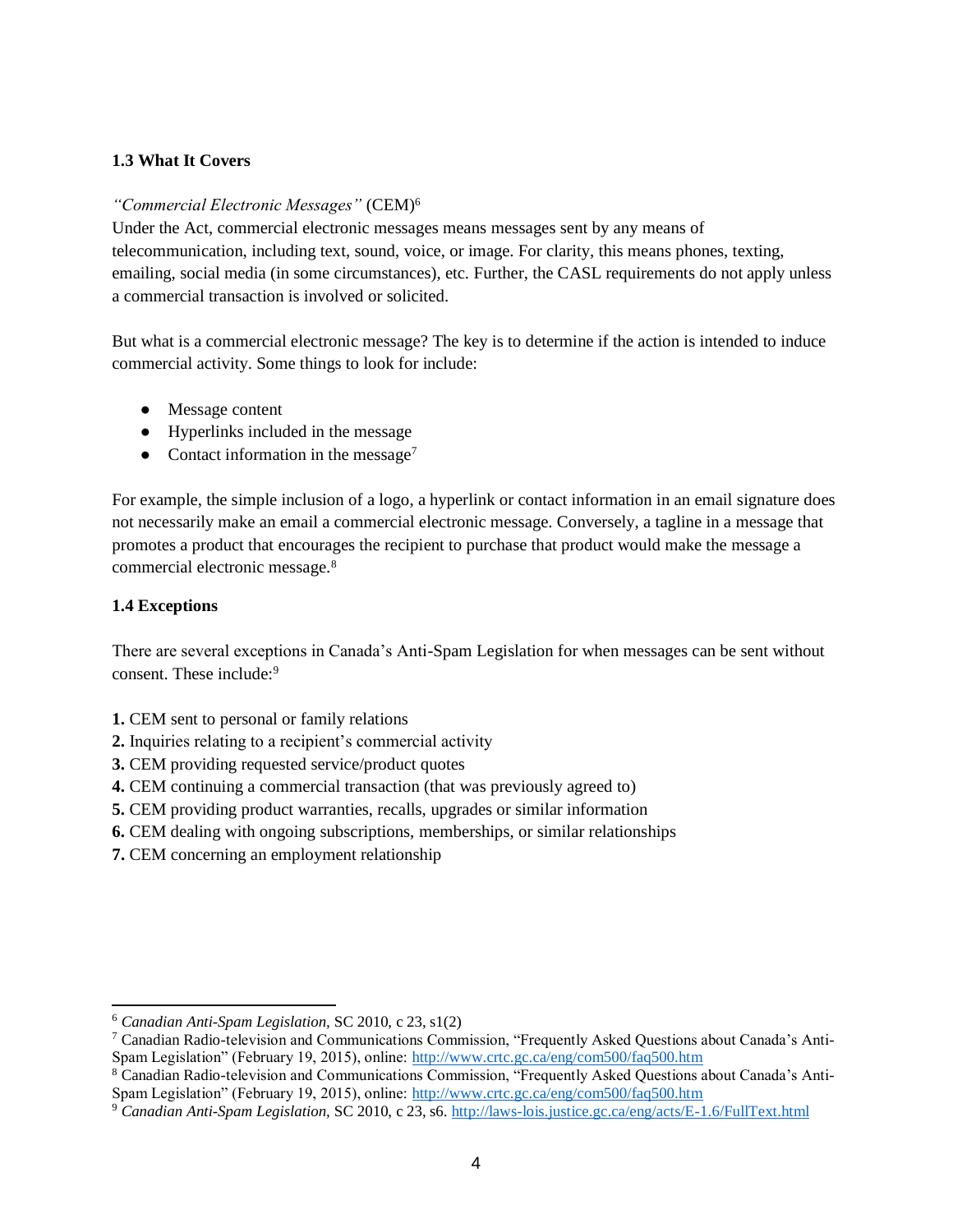#### Further exceptions include<sup>10</sup>:

- Correspondence sent within an organization
- Correspondence sent between organizations with a previously existing relationship (the message must concern the activities of the recipient organization)
- Correspondence sent on platforms where identification and unsubscribe information is clearly published and readily available to users
- Correspondence sent and received within limited access secure and confidential accounts (such as messages between a bank and an account holder)
- Correspondence sent in response to complaints, inquiries or requests
- Correspondence sent on behalf of registered charities or political parties primarily for fundraising purposes (see Registered Charities section below)

# <span id="page-4-0"></span>**1.5 Registered Charities**

Registered charities (as recognized under the *Income Tax Act<sup>11</sup>*) are exempt from the CASL consent requirements in two ways:

- 1. The message is primarily for fundraising activities
- 2. The message is not commercial in nature

Non-profits that are not registered charities under the Income Tax Act are not eligible for the exemptions.

# <span id="page-4-1"></span>*1.5.1 Fundraising Activities*

The regulations passed pursuant to the legislation specifically exempt, for the purpose of fundraising, registered charities from the anti-spam legislation's restrictions.<sup>12</sup> As long as the message being sent is primarily intended for the purposes of fundraising for a registered charity, then there is no need to comply with the legislation.<sup>13</sup> Fundraising is subject to Canada Revenue Agency guidelines;<sup>14</sup> other revenuegenerating activities are not exempt from the legislation. For example, a CEM sent to promote a fundraising event and/or the sale of tickets where the proceeds flow to a registered charity would qualify for this exception.<sup>15</sup>

 <sup>10</sup> *Electronic Commerce Protection Regulations*, SOR/2012-36, s 3[. http://laws](http://laws-lois.justice.gc.ca/eng/regulations/SOR-2012-36/page-1.html)[lois.justice.gc.ca/eng/regulations/SOR-2012-36/page-1.html](http://laws-lois.justice.gc.ca/eng/regulations/SOR-2012-36/page-1.html)

<sup>&</sup>lt;sup>11</sup> *Income Tax Act*, RSC 1985, c 1 (5th Supp), p 3097 ("Registered Charity" Definition). [http://laws](http://laws-lois.justice.gc.ca/PDF/I-3.3.pdf)[lois.justice.gc.ca/PDF/I-3.3.pdf](http://laws-lois.justice.gc.ca/PDF/I-3.3.pdf)

<sup>&</sup>lt;sup>12</sup> *Electronic Commerce Protection Regulations*, SOR/2012-36, s 3(g)(h)[. http://laws](http://laws-lois.justice.gc.ca/eng/regulations/SOR-2012-36/page-1.html)[lois.justice.gc.ca/eng/regulations/SOR-2012-36/page-1.html](http://laws-lois.justice.gc.ca/eng/regulations/SOR-2012-36/page-1.html)

<sup>&</sup>lt;sup>13</sup> Canadian Radio-television and Communications Commission, "Frequently Asked Questions about Canada's Anti-Spam Legislation" (February 19, 2015), online:<http://www.crtc.gc.ca/eng/com500/faq500.htm>

<sup>&</sup>lt;sup>14</sup> Canada Revenue Agency, Fundraising By Registered Charities Guidance CS-013, online: [http://www.cra](http://www.cra-arc.gc.ca/chrts-gvng/chrts/plcy/cgd/fndrsng-eng.html#N1031F)[arc.gc.ca/chrts-gvng/chrts/plcy/cgd/fndrsng-eng.html#N1031F](http://www.cra-arc.gc.ca/chrts-gvng/chrts/plcy/cgd/fndrsng-eng.html#N1031F)

<sup>&</sup>lt;sup>15</sup> Canadian Radio-television and Communications Commission, "Frequently Asked Questions about Canada's Anti-Spam Legislation" (February 19, 2015), online:<http://www.crtc.gc.ca/eng/com500/faq500.htm>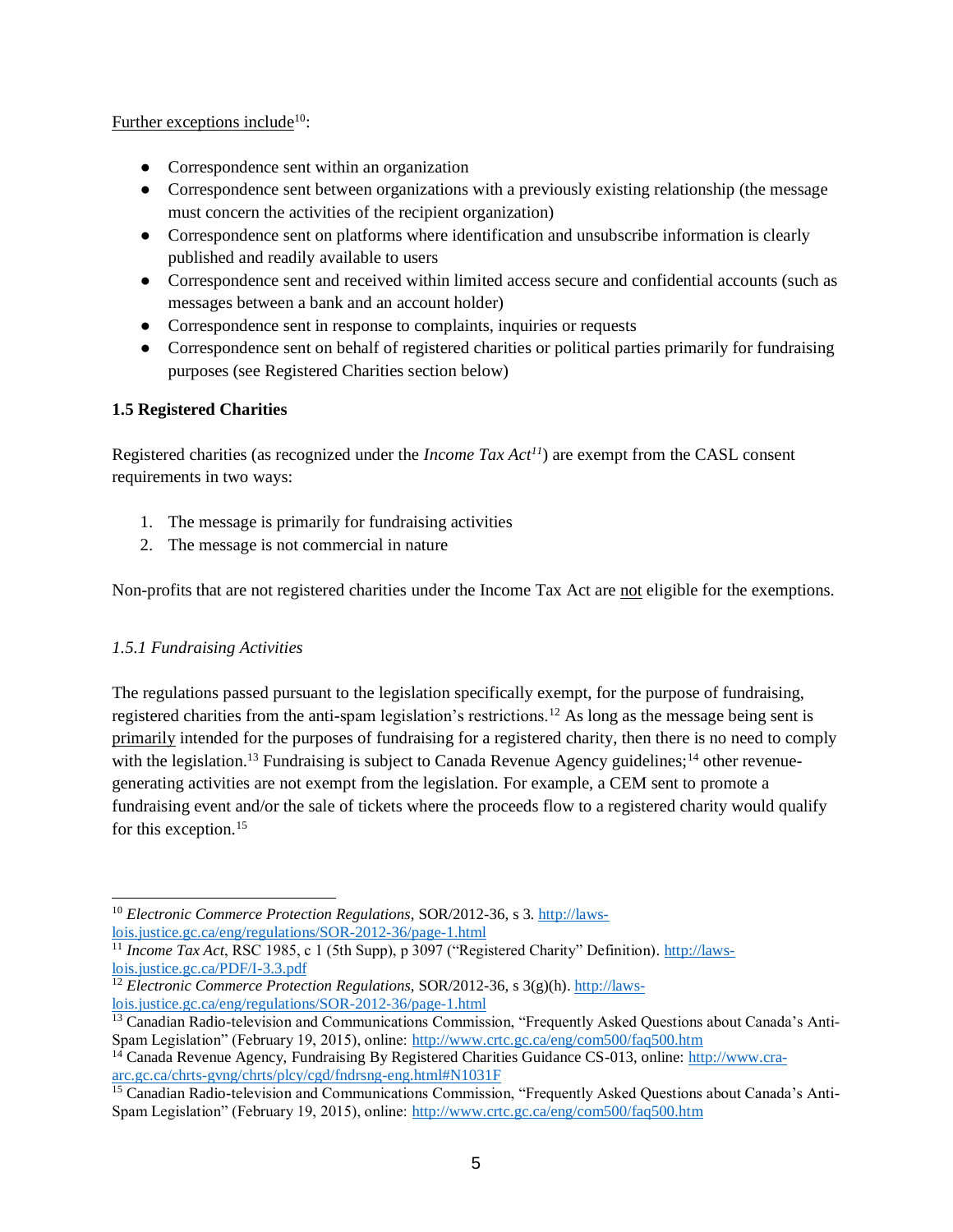### <span id="page-5-0"></span>*1.5.2 Non-Commercial Messages*

CASL does not apply or need to be complied with if messages being sent have no commercial intent.

For example, newsletters simply providing an update on the charity's activities and news would likely not be seen to have any commercial intent and thus would not be subject to CASL.<sup>16</sup> However, if the newsletter includes advertisements for corporate sponsors and encourages recipients to purchase something from that sponsor then the legislation would likely apply, notwithstanding any potential fundraising exemptions.<sup>17</sup>

# <span id="page-5-1"></span>**2.0 Compliance Basics**

Section 6 of Canada's Anti-Spam Legislation sets out the requirements and prohibitions for the sending of commercial electronic messages generally outlined below. Organizations should make sure that their correspondence adheres to these rules in order to avoid any potential penalties.

## <span id="page-5-2"></span>**2.1 Message Content Requirements**

A commercial electronic message complying with the legislation must:<sup>18</sup>

**(a)** have recipients' consent to be sent

**(b)** provide information that identifies the person who sent the message and the person — if different on whose behalf it is sent;

- **(c)** provide contact information for one of the people referred to in (b) above; and
- **(d)** not be false or misleading;
- **(e)** set out an unsubscribe mechanism complying with CASL standards.

#### <span id="page-5-3"></span>*2.1.1 The Need for Consent*

Commercial electronic messages can only be sent with consent. There are guidelines for obtaining consent. Consent can be oral as well, but at all times records of the consent given including date and method for obtaining consent must be retained.

<sup>&</sup>lt;sup>16</sup> Canadian Radio-television and Communications Commission, "Frequently Asked Questions about Canada's Anti-Spam Legislation" (February 19, 2015), online:<http://www.crtc.gc.ca/eng/com500/faq500.htm>

 $17$  Canadian Radio-television and Communications Commission, "Frequently Asked Questions about Canada's AntiSpam Legislation" (February 19, 2015), online:<http://www.crtc.gc.ca/eng/com500/faq500.htm>

<sup>18</sup> *Canadian Anti-Spam Legislation, SC 2010*, c 23, s.6[. http://laws-lois.justice.gc.ca/eng/acts/E-1.6/FullText.html](http://laws-lois.justice.gc.ca/eng/acts/E-1.6/FullText.html)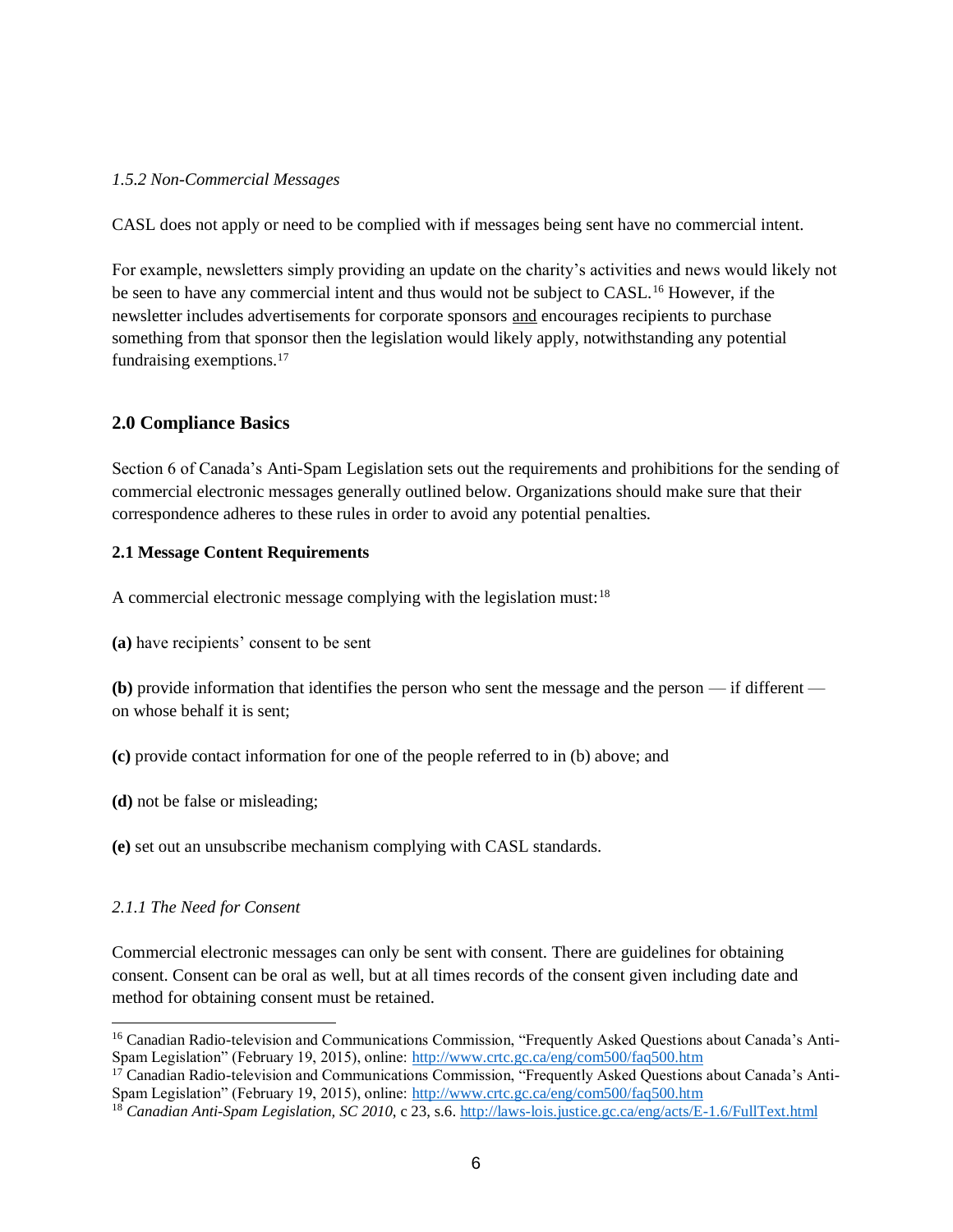### How Do You Get Express Consent?

A person or group seeking express consent must provide to the intended recipient<sup>19</sup>:

- a. The purpose(s) for seeking consent
- b. Who or what group is seeking consent

Under the new legislation, previously obtained consent may not be valid. As such, existing populated email databases may likewise be invalid. In order to comply with this, organizations must ensure that the purposes for which consent was originally obtained apply to all subsequently sent commercial electronic messages. If the purposes for which consent was originally obtained no longer apply, new consent must be sought*<sup>20</sup>* .

**IMPORTANT:** Canada's Anti-Spam Legislation provides for a three year transition period for existing relationships involving commercial electronic messages. Consent can continue to be implied unless expressly revoked until the transition period expires on July 1, 2017.

Thus, express consent is now required for all new subscribers not subject to the exemptions outlined in the legislation, summarized in this document below. Express consent will need to be confirmed for existing subscribers before July 1, 2017.

#### Implied Consent

Implied consent is consent that can be assumed through various actions. There must be an existing business or non-business relationship between the sender and recipient or a recipient's address was conspicuously published or sent to the sender and the message relates to the recipient's functions or activities in a business or official capacity.<sup>21</sup>

Under the transitional provisions, implied consent is allowed until the deadline of July 1, 2017. However, implied consent will be terminated if a recipient communicates a desire to cease receiving commercial electronic messages.

Implied consent will be sufficient even after the July 1, 2017 deadline to allow for commercial electronic message exchanges where there is an existing business or non-business relationship. This consent will expire 2 years after the termination of a relationship.<sup>22</sup>

 <sup>19</sup> *Canadian Anti-Spam Legislation,* SC 2010, c 23, s10(1)(a).

<sup>20</sup> *Canadian Anti-Spam Legislation,* SC 2010, c 23, s10(1)(a).

<sup>&</sup>lt;sup>21</sup> Canadian Radio-television and Communications Commission, "Express Consent Versus Implied Consent" (February 19, 2015), online:<http://www.crtc.gc.ca/eng/com500/infograph3.htm>

<sup>22</sup> *Canadian Anti-Spam Legislation,* SC 2010, c 23, s10(10), s10(13)[. http://laws-lois.justice.gc.ca/eng/acts/E-](http://laws-lois.justice.gc.ca/eng/acts/E-1.6/FullText.html)[1.6/FullText.html](http://laws-lois.justice.gc.ca/eng/acts/E-1.6/FullText.html)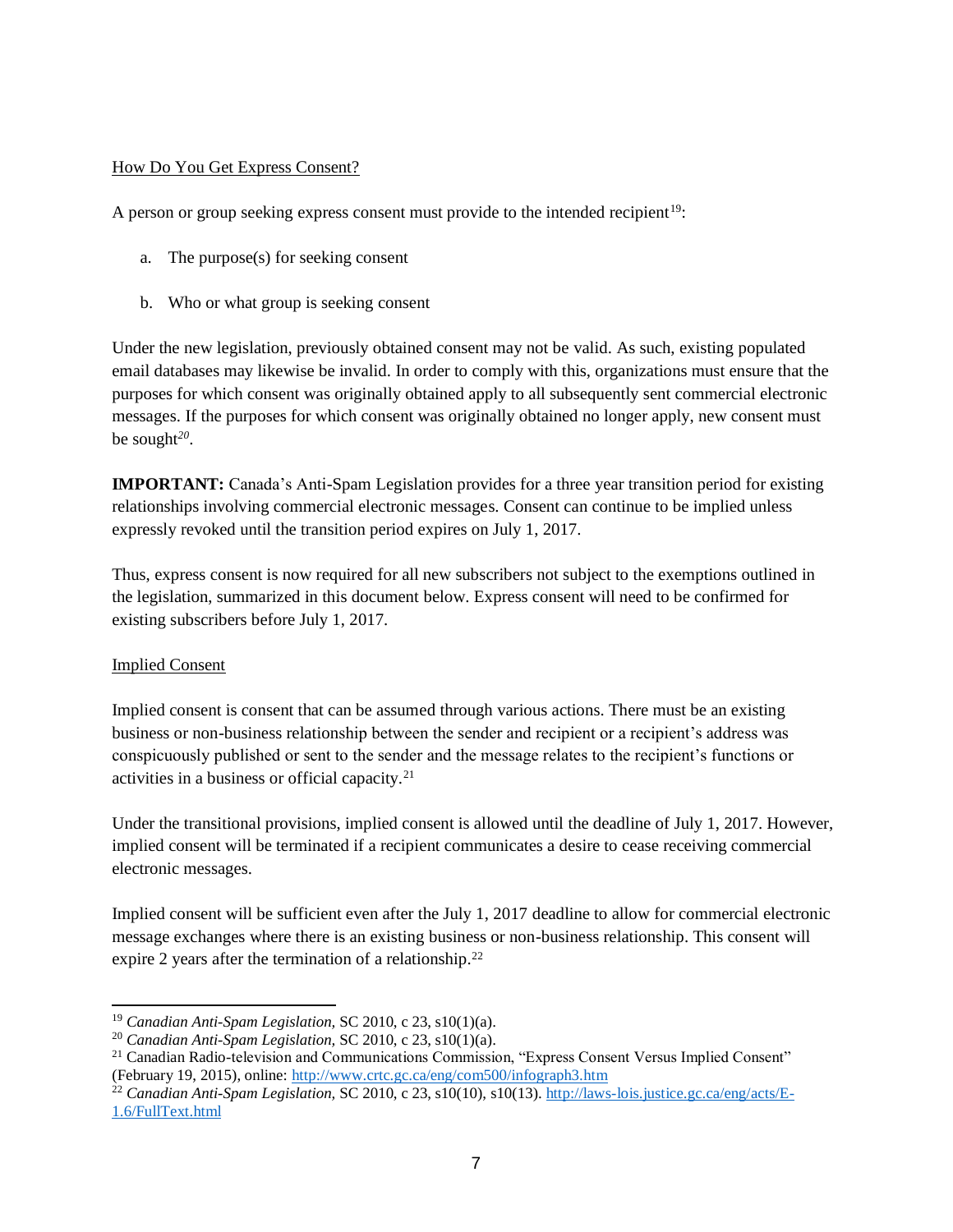A non-business relationship could include a donation to, membership in or volunteering for a registered charity or political organization (or candidate). $23$ 

# <span id="page-7-0"></span>*2.1.2 Identify Yourself*

All CEM communications should identify the sender. If the sender is sending a message on behalf of another person or group, then both the identity of the sender and the identify of whomever the message is being sent for must be included.

# <span id="page-7-1"></span>*2.1.3 Provide Contact Information*

Contact information for senders must be provided. If the message is being sent on behalf of a person or group, contact information for both the person or group sending the message and for the person or group on whose behalf the message is being sent must be provided. Senders must ensure that the contact information provided remains valid for at least  $60 \text{ days}$ .<sup>24</sup>

# <span id="page-7-2"></span>*2.1.4 No False or Misleading Comments*

Information provided in a CEM cannot be false or misleading. Failure to comply may result in administrative penalties up to \$250,000.00.<sup>25</sup>

# <span id="page-7-3"></span>*2.1.5 CASL-Compliant Unsubscribe Mechanisms*

An unsubscribe mechanism must be in the same medium in which the original message was sent unless that is impractical. A website or hyperlink may be used. All options must be at no cost to the recipient.<sup>26</sup>

# <span id="page-7-4"></span>**2.2 Social Media**

Whether communications on social media are covered by the legislation depends on a case-by-case scenario. What matters for social media especially is how the social media platform is being used.

For example, a Facebook wall post would likely not be captured. However, messages sent to other users using a social media messaging system (e.g. Facebook messaging and LinkedIn private messaging) would qualify as sending messages to "electronic addresses" and thus must comply with the legislation.

Websites, blogs and micro-blogs would typically not be considered to be electronic addresses.<sup>27</sup>

 <sup>23</sup> *Canadian Anti-Spam Legislation*, SC 2010, c 23, s10(13).

<sup>24</sup> *Canadian Anti-Spam Legislation*, SC 2010, c 23, s6(3).

<sup>25</sup> *Canadian Anti-Spam Legislation*, SC 2010, c 23, s46.<http://laws-lois.justice.gc.ca/eng/acts/E-1.6/FullText.html>

<sup>26</sup> *Canadian Anti-Spam Legislation,* SC 2010, c 23, s11.

<sup>&</sup>lt;sup>27</sup> Canadian Radio-television and Communications Commission, "Frequently Asked Questions about Canada's Anti-Spam Legislation" (February 19, 2015), online:<http://www.crtc.gc.ca/eng/com500/faq500.htm>